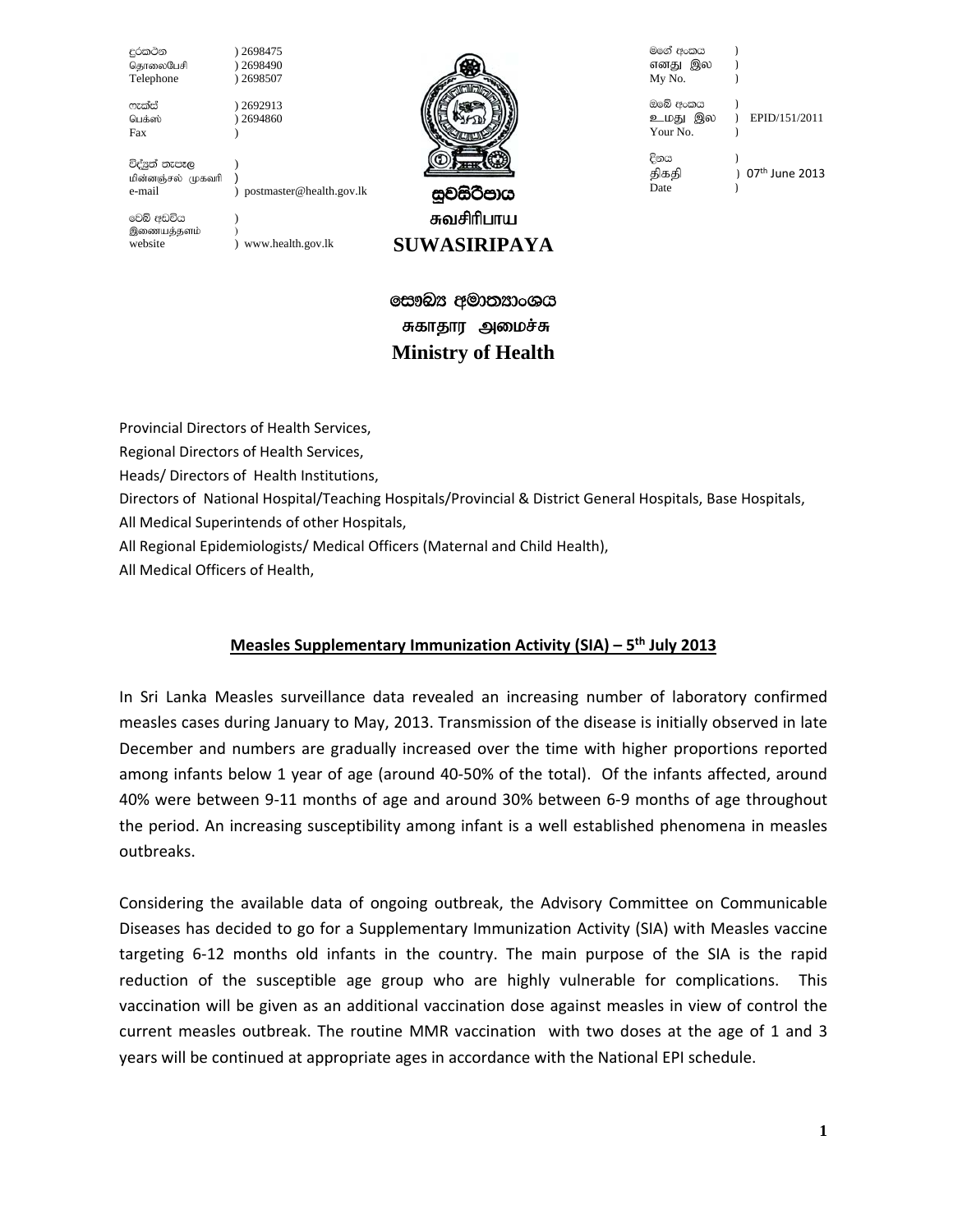### **1. Measles Supplementary Immunization Activity ‐ date/s and place:**

Measles SIA will be carried out on **5th July 2013, island wide in all immunization clinic centers**. Eligible Children who have missed the opportunity of getting the measles vaccination on the 5<sup>th</sup> of July (SIA day) will be given the opportunity to get the vaccination in the MOH office central immunization clinics on 4 consecutive Saturdays following the SIA date ( $6th,13th,20th$  and  $27th$  of July 2013)

The vaccination from the Central clinic on following consecutive 4 Saturdays is an opportunity for those who have missed vaccination on SIA day for any unavoidable reasons (eg: sick on SIA day, parents' unavailability due to an essential reason, Live vaccine received within last 4 weeks ect.)

# **2. Target age group**

All children in the age group of completed 6 months and up to 12 months of age by  $5<sup>th</sup>$  July 2013 will be given a dose of Measles vaccine irrespective of the past history of clinical measles. Children eligible are the infant born between **6th July 2012 to 5th January 2013** including those two dates. For the details of calculation of District/ MOH level target population follow the guide on Measles SIA ‐July 2013 issued by the Epidemiology unit.

Supplementary Immunization of Measles vaccination should be considered as an additional vaccination dose and routine MMR vaccination should be given to all infants who have received SIA‐Measles vaccination, on completion of 12 months and 3 years in accordance with the National Immunization schedule. But ensure the minimum of 4 weeks time interval between SIA dose and routine JE or MMR live vaccines.

### **3. Measles vaccine**

During the SIA all the eligible children will be immunized against measles using monovalent Measles vaccine.

### **Dosage and administration**

A single dose of 0.5 ml of measles vaccine should be administered by deep subcutaneous route in to the upper arm preferably on left side.

### **Storage**

Measles vaccine should be stored at  $+2^0$  C to  $+8^0$  C temperature. Reconstituted vaccines should be kept in a container with ice water to maintain the cold chain  $(+2^{\circ}$  C to  $+8^{\circ}$  C) and should be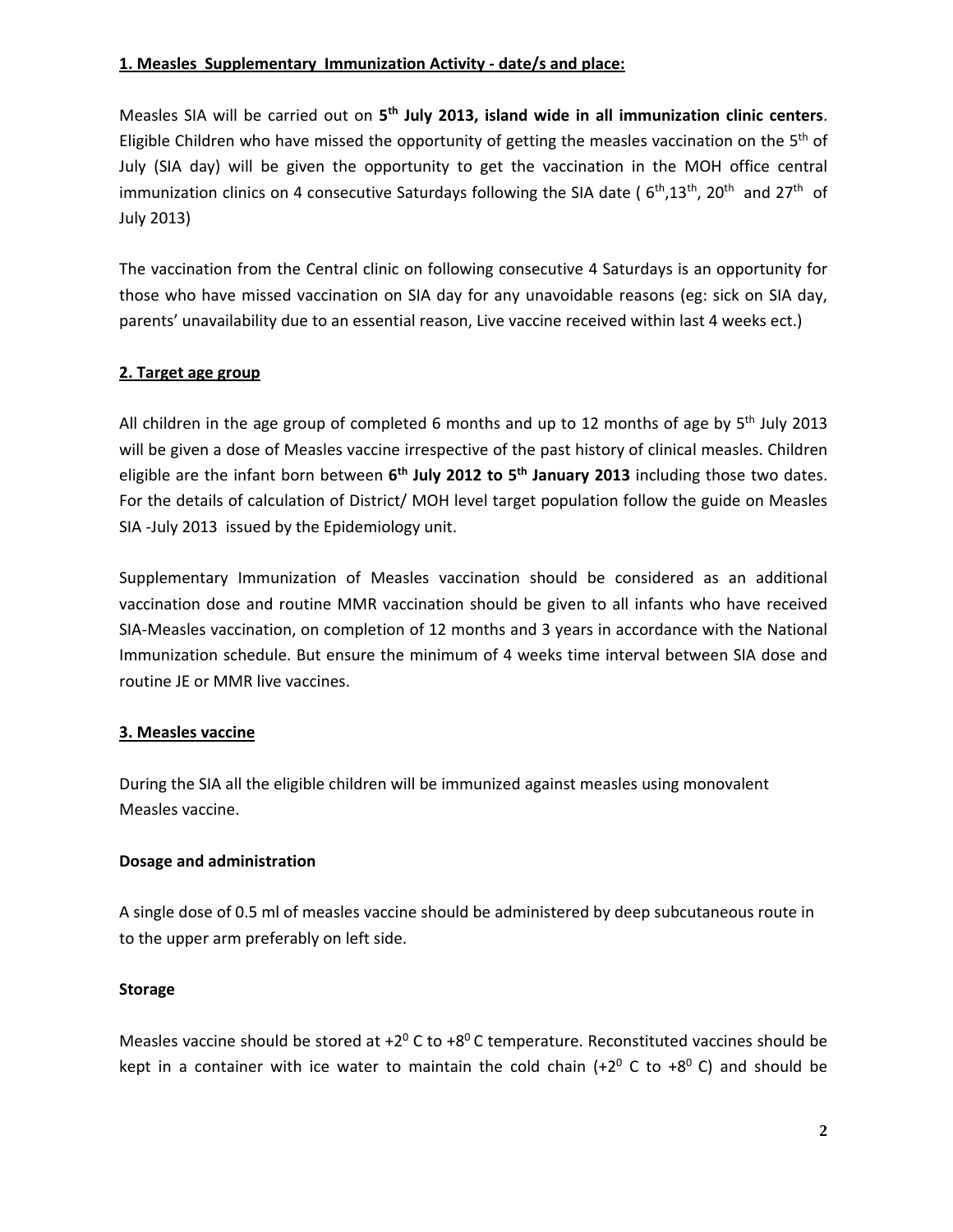protected from direct sunlight. Reconstituted vaccine should be discarded after 6 hours of reconstitution.

# **Contraindications**

The following conditions are considered as contraindications for the use of measles vaccine

- Presence of any of the general contraindications for any vaccine
- History of an allergy to neomycin, gelatin or other vaccine components
- Those who are severely immunocompromised as a result of congenital disease, HIV infection, advanced leukaemia or lymphoma, serious malignant disease, or treatment with high-dose steroids, alkylating agents or antimetabolites, or infants who are receiving immunosuppressive therapeutic radiation.

# **4. Immunization Clinic functions During SIA days**

- All immunization clinics in every MOH area should be functioning from **9.00 am to 4.00 pm on 5th July 2013** island wide to provide additional measles vaccine dose for the eligible children.
- **All central immunization clinics of every MOH** area will provide an opportunity for the eligible children who have missed the opportunity of getting the measles vaccination on the 5<sup>th</sup> of July (SIA day) to get the vaccination on 4 consecutive Saturdays following the SIA date ( $6<sup>th</sup>$ ,13<sup>th</sup>, 20<sup>th</sup>) and 27<sup>th</sup> of July 2013) while providing the routine immunization services.
- Ensure the services of at least 2 competent, trained vaccinators to function the single clinic centre,(may include Public Health Inspectors [PHII] ).
- Ensure the availability of a Medical Officer where ever possible to all Immunization clinics on SIA day by mobilizing staff from other health institutions.
- Volunteer support can be obtained for assistance in directing, registration, recording or tallying.
- If the same day is planned for routine immunization clinic activities in addition to SIA, it needs to function without disturbance.
- All children coming for SIA should be adequately screened to identify possible contraindications or any other high risk conditions by health care workers and refer to the Central clinic on next Saturday if any high risk identified.
- Any child if identified not healthy and suffering from an acute infection, should not be vaccinated and should be referred to the Central clinic on Saturday of the following week for completion of SIA Measles vaccination.
- Children due for 9 months JE vaccine after Measles SIA dose, may delay the administering of Live JE vaccine for 4 weeks after Measles SIA vaccination.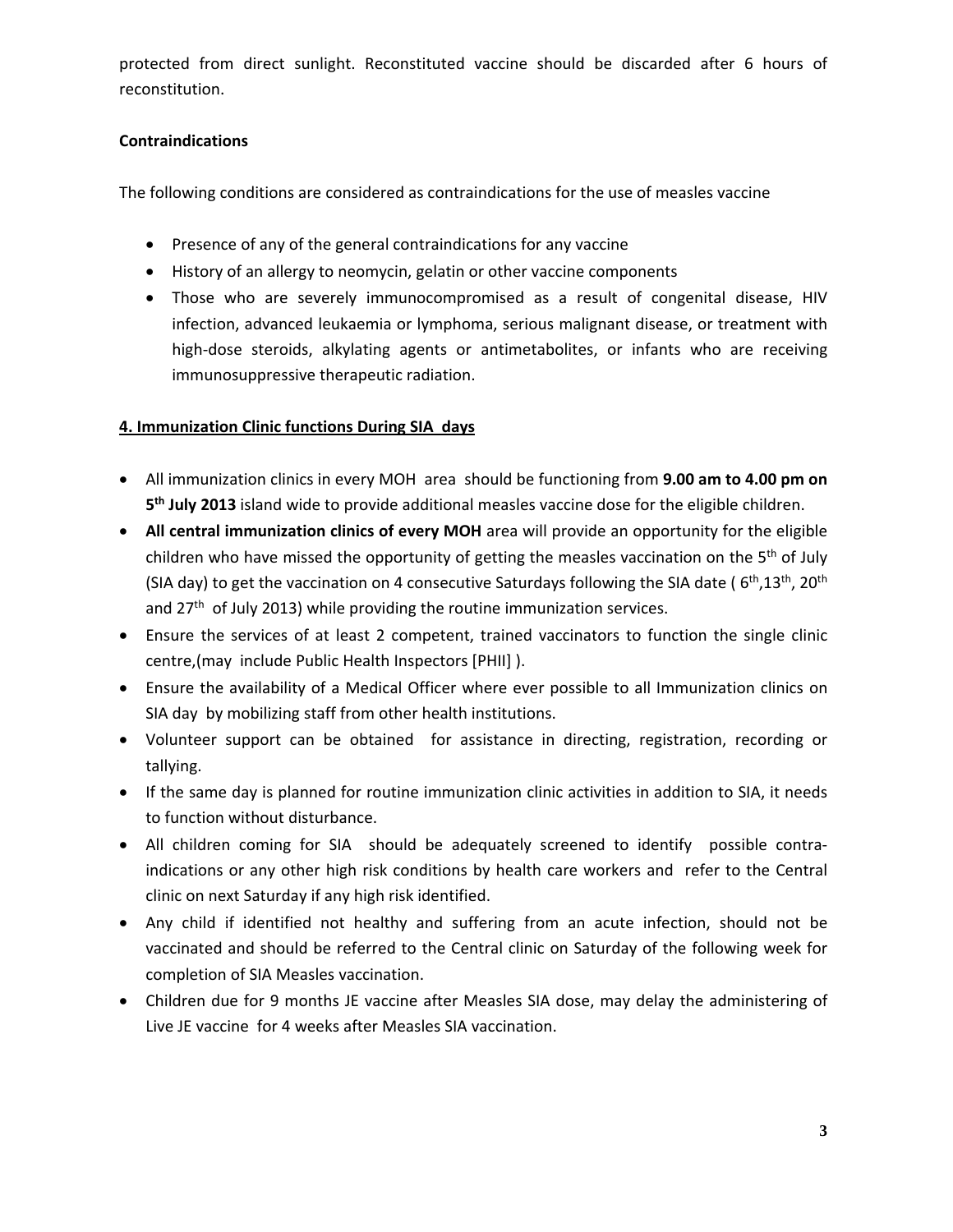- Those who are due to get age appropriate JE vaccine, to the date of SIA vaccination (completed 9 months), can be given both Live JE and Measles vaccines together to different sites on the same day.
- Children who have already received the Live JE vaccination less than 4 weeks prior to the SIA date should be delayed giving measles vaccination until they would complete the minimum of 4 weeks after Live JE vaccination.
- MOH or a Medical Officer/RMO should available for Central clinics function on  $6<sup>th</sup>$ , 13<sup>th,</sup> 20<sup>th</sup>and 27<sup>th</sup>July to advise special or high risk cases.
- All clinic attendees for SIA and vaccine recipients are needed to be entered correctly in clinic Registration sheet (Epid/M/S/Record 2)
- Once the child is selected as eligible for vaccination, he/she needs to be marked in the Clinic tally sheet provided (Epid/M/S/Record 3).
- Special documentation of Measles vaccination has to be entered in the child's Child Health Development Record (CHDR), in the Column for "other Vaccines", and special sticker provided needs to be pasted in the relevant area of the vaccine section of the CHDR to identify the children vaccinated with SIA. Same procedure should be applied if any child is found with a private sector vaccination card.
- Vaccine safety in Immunization clinics should be maintained and managed according to the circular "Initial Management of Anaphylaxis at Field level" (circular number 01‐20/2001, dated  $23/08/2011$ ) and National guidelines given in the Immunization Handbook ( $3<sup>rd</sup>$  Edition), Epidemiology Unit, Ministry of Health.
- After administering the vaccine all children should be observed for a minimum of 20‐30 minutes in the clinic for Adverse Events Following Immunization (AEFI).
- Administration of measles vaccine during the SIA will be done using AD syringes. Adequate amount of AD syringes and safety boxes for the SIA will be provided by the Medical Supplies Division (MSD) in coordination with the Epidemiology Unit. RDHS, RE, MOMCH and MOH will be responsible to ensure the availability and use of injection safety items at all immunization clinics in their respective areas.
- Any reported AEFI identified at the clinic needs to be entered in the 'Clinic Registration Sheet' (Epid/M/S/Record 2) and compile into 'Clinic Return' (Epid/M/S/ Form 2) and also to be entered in 'Clinic AEFI Register' at the end of the clinic.
- All AEFI reported during or after the SIA needs to follow the routine AEFI reporting and investigation procedure. (Refer the Guidelines on reporting and investigation of AEFI by Chief Epidemiologist in the Epid/75/2012 dated 01/04/2013)
- At the end of the clinic compile all the data and complete 'Measles SIA Vaccination Clinic Return' (Epid/M/S/Form 2) in two copies.
- Duly completed one copy of 'Measles SIA Immunization Clinic Return' (Epid/M/S/Form 2) has to be returned to MOH on the same day once remaining vaccines will be returned with the 'Clinic Vaccine Stock Return' (Epid/M/S/Form 3).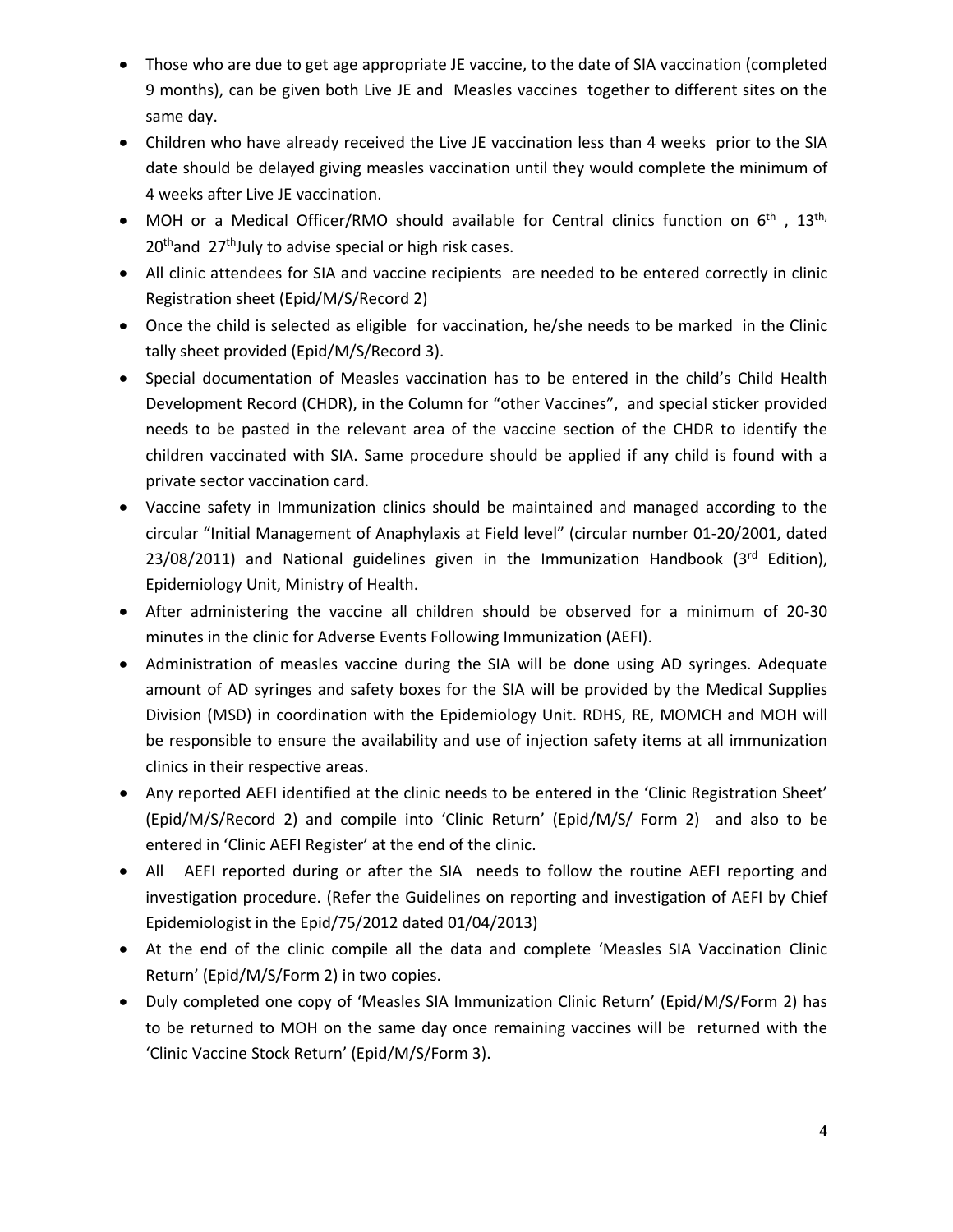- The second copy of 'Measles SIA Vaccination Clinic Return' (Epid/M/S/Form 2) has to be filed with 'Measles SIA Clinic Registration Form' (Epid/M/S/Record 2) and with 'Clinic tally sheet' (Epid/M/S/Record 3) with the PHM responsible for the clinic.
- Disposal of sharps in safety boxes and waste bins should be done according to the standard accepted practices applied in the routine Immunization clinics.

# **5. Role of RDHS in measles SIA**

- Coordinate, monitor and evaluate all the activities related to the measles SIA within the district.
- Ensure smooth functioning of all the measles SIA related activities in the district according to the instructions issued by the Epidemiology unit.
- Ensure the availability of a Medical officer where ever possible to all Immunization clinics on SIA day by mobilizing staff from other health institutions within the district.
- Ensure the availability of adequate number of trained vaccinators to all Immunization clinics on SIA day by mobilizing staff from other health institutions within the district
- Ensure availability of adequate transport facilities on SIA day for efficient and timely distribution of vaccines and other logistics to the clinic centers.

# **6. Role of Regional Epidemiologist /MO‐MCH in measles SIA**

- Conduct of district training programmes for MOH and active participation, co-ordination, supervision of training programmes at MOH level.
- Estimation of required stocks of measles vaccines and other logistics for the district.
- Close monitoring of requisition of measles vaccine & other logistics, vaccine storage and maintenance of cold chain at Regional Drug Stores and at MOH level.
- Close supervision of vaccine, AD syringes and other logistic supply & timely distribution in the district.
- Overall supervision of mechanisms developed in the region for disposal of AD syringes and sharp waste .
- Close monitoring and supervision of all SIA related activities and immunization coverage during the measles SIA.
- Compile and report district level measles SIA performance to the Epidemiology unit (Epid/M/S/Form 5)

### **7. Role of MOH in measles SIA**

• Identify a list of all Immunization Clinic Centres in the area with the responsible PHM, trained vaccinators ( PHM or PHI) and a Supervisory Officer for each centre.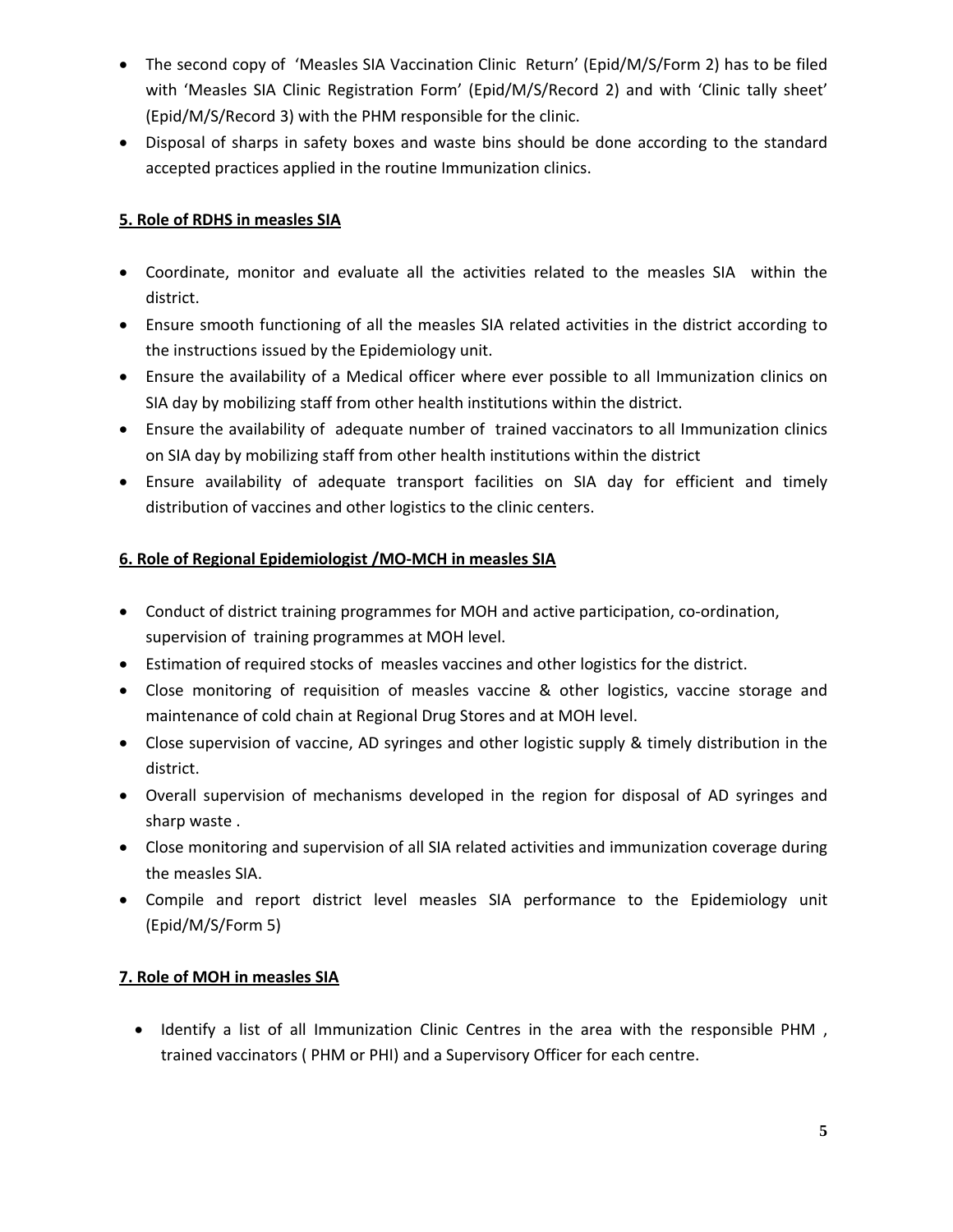- Estimation of eligible population and estimated details of Measles vaccine & other logistic needs for the MOH area.
- Training of MOH staff on measles SIA.
- Motivate all PHMM/ PHII and other supervisory staff to get 100% coverage in the target age group.
- Motivate to get assistance from non health staff in the area and mobilize all to get down all target group children to clinics in achieving coverage.
- All possible efforts to make local advocacy to make the campaign a success.
- If volunteer support is expected, make them properly trained on documentation and registration procedure.
- Plan and make available adequate vaccines, proper storage, maintenance of cold chain, adequate cold boxes and formed ice packs, documentation formats and all other logistics to make the Measles SIA a successful programme.
- Ensure timely availability of adequate stocks of Measles Vaccine and other logistics in the clinics.
- Make Measles vaccine transportation plan with an appropriate networking to make sure timely receipt of the vaccine to the clinics. Same transportation plan can be used for post clinic vaccine and return collection
- At the end of the clinic, completed clinic return (Epid/M/S/ Form 2) of all clinics should be received by the MOH.
- Needs to conduct Central clinic for 4 consecutive Saturdays ( $6<sup>th</sup>,13<sup>th</sup>$ , 20<sup>st</sup> and 27<sup>th</sup> of July 2013) and need to provide Measles vaccination for all missed children.
- At the end of all 5 clinics days, compile all data in 3 copies of MOH return (Form 4) and send one copy to Epidemiology Unit, one copy to Regional Epidemiologist and file the other as an office copy before 15<sup>th</sup> August 2013.
- Private sector institutions, which routinely receive vaccines from MOH and provide immunization services may be requested to conduct measles SIA immunization post on the SIA day for providing services for their regular eligible clients free of charge. For the consented private sector institutions, required vaccines, AD syringes, safety boxes, records and returns could be provided free of charge. End of the SIA day records and balance vaccines should be collected by the MOH.

# **8. Role of heads of Health care Institutions**

- Ensure provision of efficient health care services for the children who develop AEFI during the measles SIA campaign.
- Timely notification of all reported AEFI to the relevant authorities.
- Assist district level health authorities to carry out SIA by providing additional health manpower, cold chain facilities and transport facilities whenever possible.